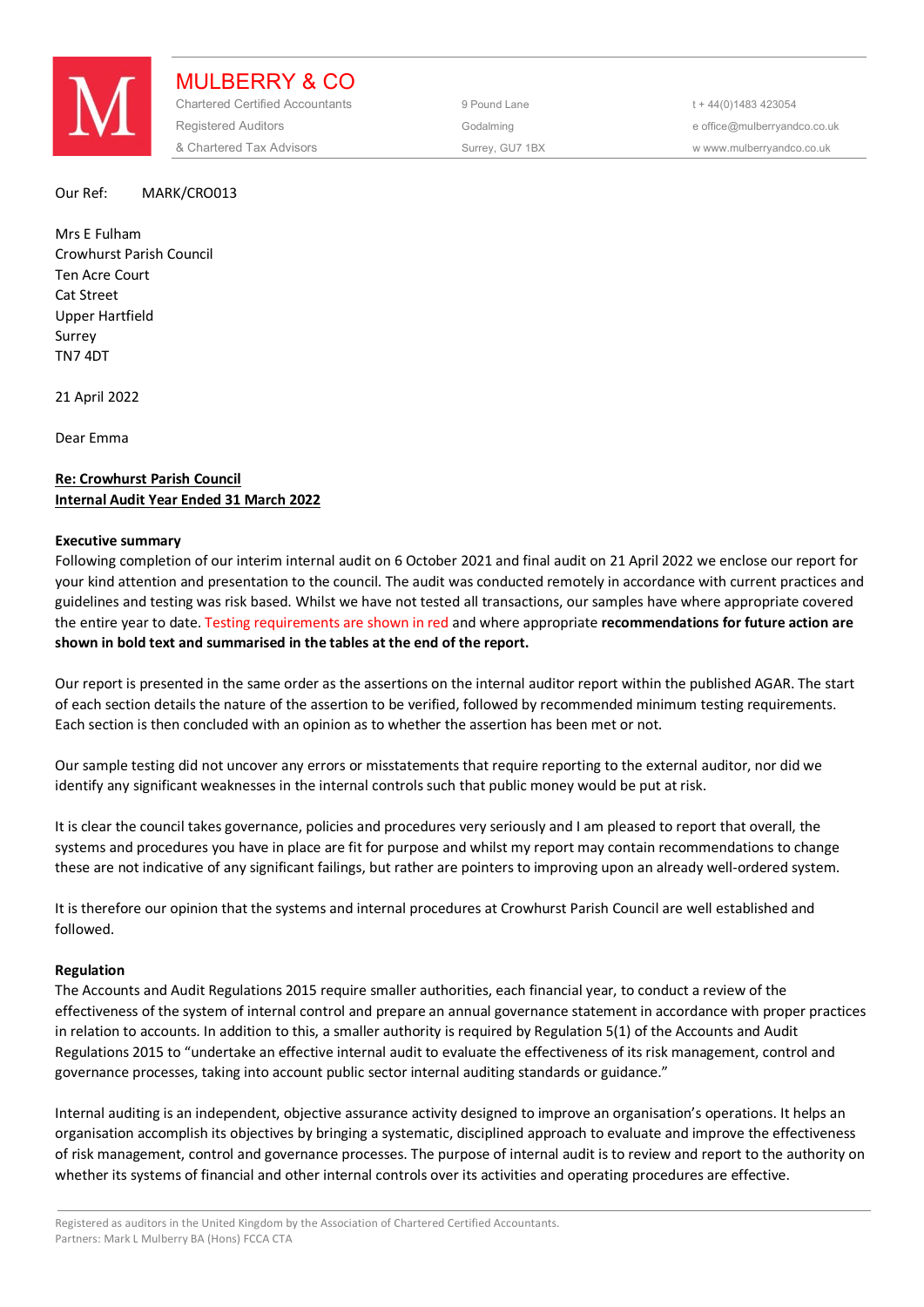Internal audit's function is to test and report to the authority on whether its specific system of internal control is adequate and working satisfactorily. The internal audit reports should therefore be made available to all members to support and inform them when they considering the authority's approval of the annual governance statement.

## **Independence and competence**

Your audit was conducted by Andy Beams of Mulberry & Co. We confirm we are independent from the management of the financial controls and procedures of the council and neither the internal auditor or the firm have any conflicts of interest with the audit client, nor do they provide any management or financial assistance to the client.

Your auditor has over 30 years' experience in the financial sector with the last 12 years specialising in local government.

## **Engagement Letter**

An engagement letter was issued to the council covering the 2021/22 internal audit assignment. Copies of this document are available on request.

# **Planning and inherent risk assessment**

The scope and plan of works including fee structure was issued to the council under separate cover. Copies of this document are available on request. In summary, our work will address each of the internal control objectives as stated on the Annual Internal Audit Report of the AGAR.

- o There have been no instances of breaches of regulations in the past
- o The client uses an industry approved financial reporting package
- o The client regularly carries out reconciliations and documents these
- o There is regular reporting to council
- o The management team are experienced and informed
- o Records are neatly maintained and referenced
- o The client is aware of current regulations and practices
- o There has been no instance of high staff turnover

It is my opinion that the inherent risk of error or misstatement is low, and the controls of the council can be relied upon and as such substantive testing of individual transactions is not required. Testing to be carried out will be "walk through testing" on sample data to encompass the period of the council year under review.

## **Table of contents**

| A        | <b>BOOKS OF ACCOUNT (INTERIM AUDIT)</b>                                  |                |
|----------|--------------------------------------------------------------------------|----------------|
| B        | FINANCIAL REGULATIONS, GOVERNANCE AND PAYMENTS (INTERIM AND FINAL AUDIT) | 3              |
|          | RISK MANAGEMENT AND INSURANCE (INTERIM AND FINAL AUDIT)                  |                |
| D        | <b>BUDGET, PRECEPT AND RESERVES (INTERIM AND FINAL AUDIT)</b>            | 6              |
| E        | <b>INCOME (INTERIM AND FINAL AUDIT)</b>                                  |                |
|          | PETTY CASH (INTERIM AUDIT)                                               |                |
| G        | <b>PAYROLL (INTERIM AND FINAL AUDIT)</b>                                 | ጸ              |
| н        | <b>ASSETS AND INVESTMENTS (INTERIM AND FINAL AUDIT)</b>                  | 8              |
|          | <b>BANK AND CASH (INTERIM AND FINAL AUDIT)</b>                           | 9              |
|          | <b>YEAR END ACCOUNTS (FINAL AUDIT)</b>                                   | 10             |
| К        | <b>LIMITED ASSURANCE REVIEW (FINAL AUDIT)</b>                            | 12             |
|          | <b>TRANSPARENCY (INTERIM AUDIT)</b>                                      | 12             |
| M        | <b>EXERCISE OF PUBLIC RIGHTS - INSPECTION OF ACCOUNTS (FINAL AUDIT)</b>  | 1 <sub>3</sub> |
| N        | <b>PUBLICATION REQUIREMENTS (INTERIM AUDIT)</b>                          | 13             |
| $\Omega$ | <b>TRUSTEESHIP (INTERIM AUDIT)</b>                                       | 14             |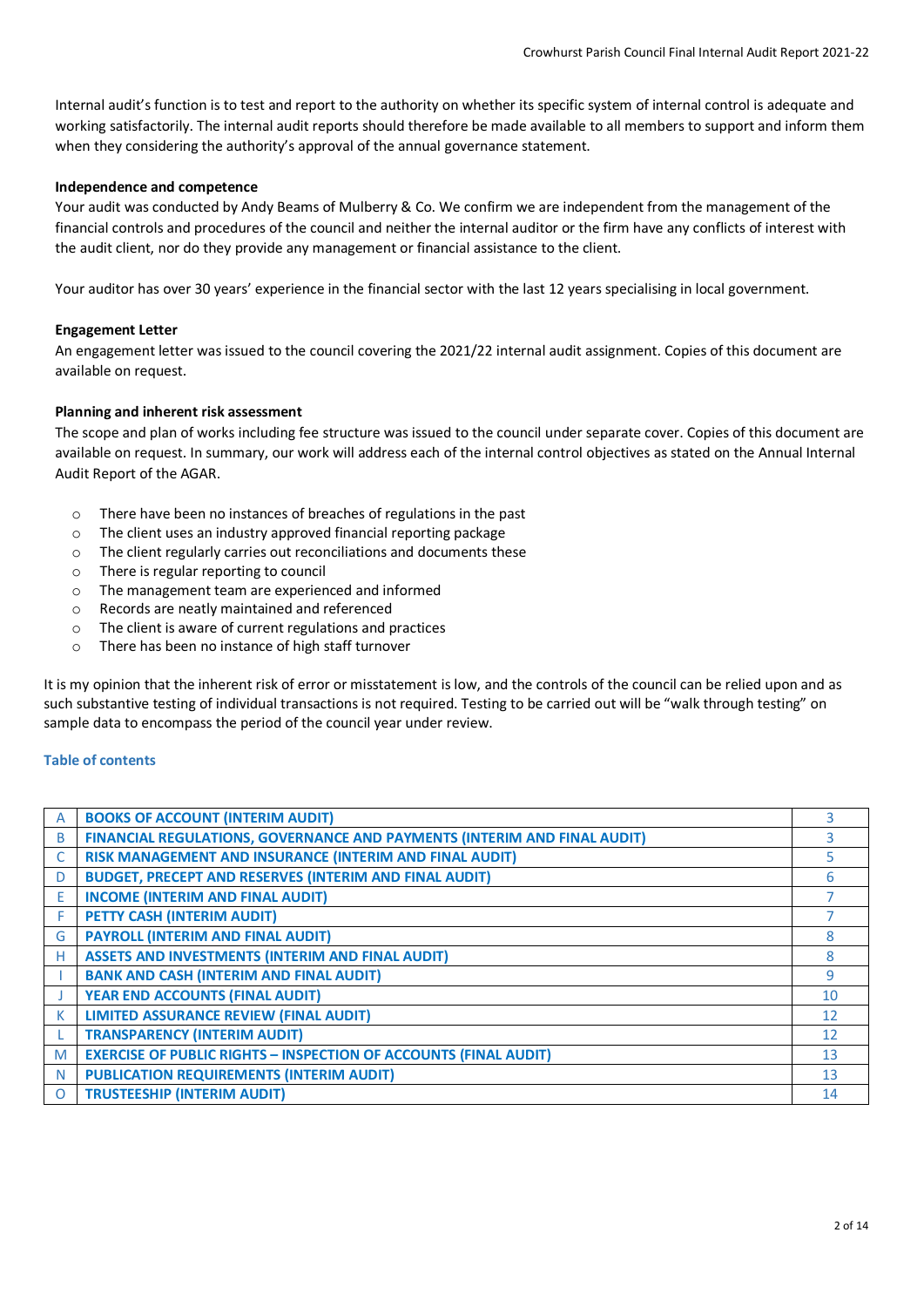### **A. BOOKS OF ACCOUNT (INTERIM AUDIT)**

### *Internal audit requirement*

*Appropriate accounting records have been properly kept throughout the financial year.*

#### **Recommended minimum testing:**

- Ensure the correct roll forward of the prior year cashbook balances to the new financial year
- Check a sample of financial transactions in cashbooks to bank statements, etc.: the sample size dependent on the size of the authority and nature of accounting records maintained

### **Interim audit**

The council continues to use Excel for recording the day-to-day financial transactions of the council. The system is used regularly to report on the council's financial position and is suitable for a council of this size.

The interim audit was conducted remotely, and the Clerk provided the requested information in advance of the scheduled review date. Other information was sourced from the Parish Council website.

Meeting agendas are logically structured and minutes show clear resolutions being made by committee and council. I make no recommendation to change this system.

The council is not VAT registered and completes reclaims via a VAT 126 claim form on an annual basis. The VAT reclaim for the period ending 31 March 2021 showed a refund position of £256.60. The council is up to date with its postings.

#### **Final Audit**

The final audit was conducted on site and the Clerk had prepared all the requested information in advance for review.

#### **Section conclusion**

I am of the opinion that the control assertion of "Appropriate accounting records have been properly kept throughout the financial year" has been met.

#### **B. FINANCIAL REGULATIONS, GOVERNANCE AND PAYMENTS (INTERIM AND FINAL AUDIT)**

#### *Internal audit requirement*

*This authority complied with its financial regulations, payments were supported by invoices, all expenditure was approved, and VAT was appropriately accounted for.*

#### **Recommended minimum testing:**

- Review the procedures in place for acquisition of formal tenders and quotes, ensuring they are in line with the Standing Orders and Financial Regulations which should be based on the latest version.
- Ensure that consistent values are in place for the acquisition of formal tenders between Standing Orders and Financial Regulations (frequently different limits are recorded in the two documents)
- Review the procedures for receipt of invoices, agreement of invoice detail and confirmation of goods /services delivery and approval for payment: ideally, a suitably designed certification stamp should be in place providing for evidencing of these checks and payment authorisation
- Check that there is effective segregation between the writing of cheques or the setting up of online payments, and physical release of payments
- Check that VAT reclaims are prepared and submitted in a timely manner in line with the underlying records and in accordance with current HMRC requirements
- Where debit / credit cards are in use, establish the total monthly and individual transaction limits and ensure appropriate controls over physical security and usage of the cards are in place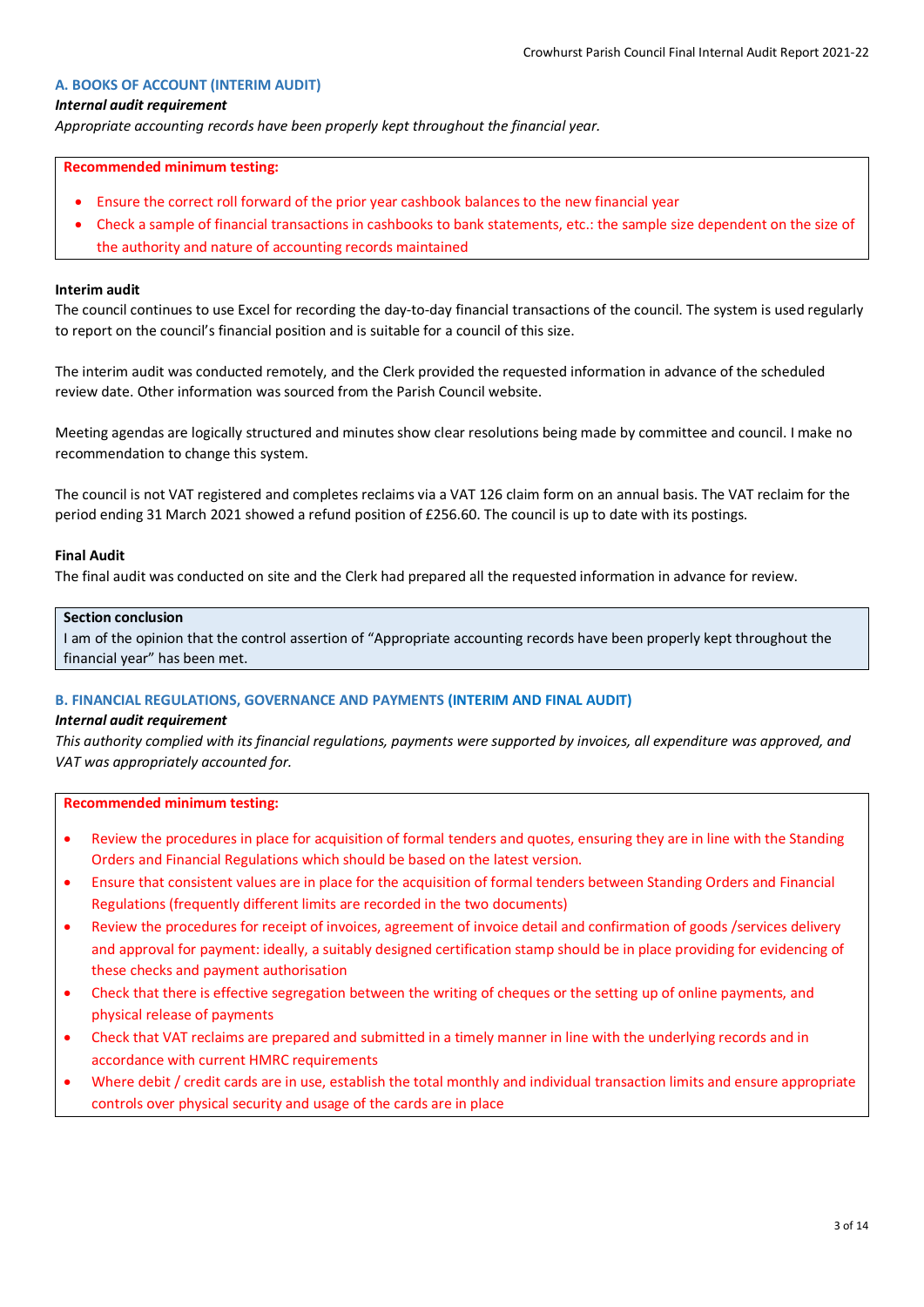## **Interim audit**

### *Confirm by sample testing that councillors sign statutory office forms*

I confirmed by sample testing that councillors sign "Acceptance of Office" forms. The council provides details of the Disclosable Pecuniary Interests of each Member.

### *Confirm that the council is compliant with the relevant transparency code*

The council's income and expenditure is below £25,000 and it is therefore mandatory to follow the Transparency Code for smaller authorities. A review of compliance with the code is contained within section L of this report.

### *Confirm that the council is compliant with GDPR*

The council is fully aware of GDPR and has undergone training. It was noted the council has established common email addresses for all councillors. This is recommended because it gives a natural segregation between work and personal lives, making it clear beyond doubt in what capacity a councillor is acting. In addition to this it gives control to the council, adds a degree of professionalism and in the event of a FOI request limits access to personal computers.

The council has a Privacy Notice and Accessibility Statement on its website. It is clear the council takes its responsibilities seriously and has made every effort to comply with the legislation.

### *Confirm that the council meets regularly throughout the year*

In addition to full council, the council has a Planning Committee. There are regular scheduled meetings during the year, and a diary of future meetings is available on the website.

### *Check that agendas for meetings are published giving 3 clear days' notice.*

The Clerk was able to demonstrate that at least 3 clear days' notice is given on agendas. Whilst we have not tested every single committee and council meeting there was no evidence of non-compliance in giving three clear days' notice of the meeting. It was noted that supporting documentation for agendas is also published on the council website.

### *Check the draft minutes of the last meeting(s) are on the council's website*

Draft minutes are uploaded to the council website and clearly marked as draft. These are subsequently replaced with final versions once approved.

#### *Confirm that the Parish Council's Standing Orders have been reviewed within the last 12 months.*

The standing orders are based on the most recent NALC model and were last reviewed and approved by council at the Annual Council Meeting in May 2021.

## *Confirm that the Parish Council has adopted and recently reviewed Financial Regulations.*

Financial regulations are based on the latest NALC model and were most recently reviewed and updated by council at the Annual Council Meeting in May 2021. The regulations contain provisions for the approval of spending, setting of budgets, reconciliation of the bank and reporting to council.

#### *Check that the council's Financial Regulations are being routinely followed*

The council has thresholds in place at which authorisations to spend must be obtained as below:

- The council for all items over [£5,000];
- A duly delegated committee of the council for items over [£500]; or
- The Clerk, in conjunction with the Chairman of Council or Chairman of the appropriate committee, for any items below [£500]

The amounts within square brackets are for each council to determine, and **I recommend removing the brackets at the next review to make it clear that the council has selected these thresholds, rather than just accepted those contained within the model version.**

It was noted that the Clerk also has discretion to spend up to £500 (again included in square brackets as per the point made above) in the event of extreme risk to the delivery of council services. These levels of authorisation appear appropriate for a council of this size. During the interim audit, I found no evidence of these thresholds being breached.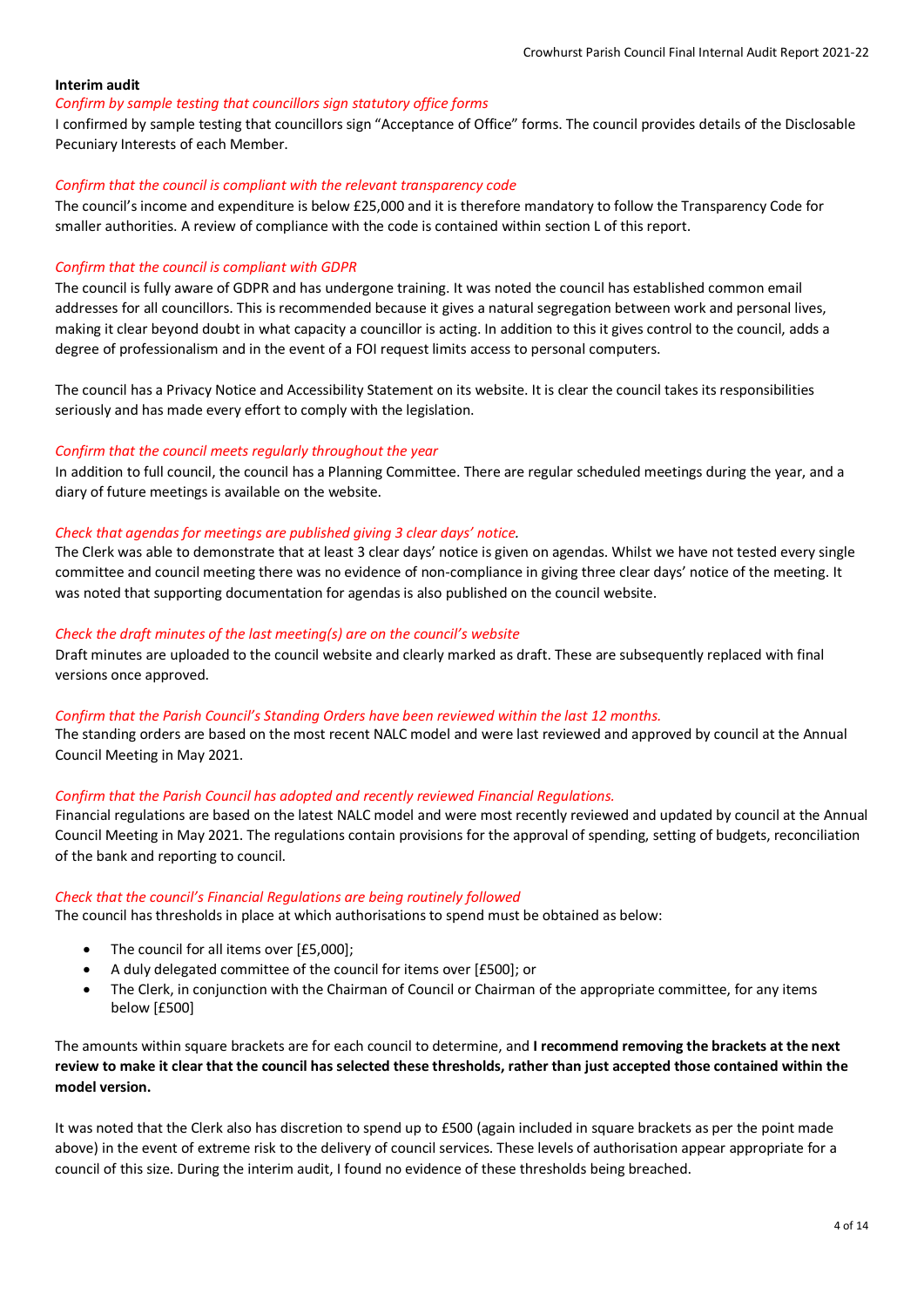The council performs regular bank reconciliations, and these are reported to council. There is evidence within council minutes of this action taking place along with confirmation of the approval of expenditure and the review of an account summary.

The council agreed the renewal of direct debit payments and a regular payment schedule at the Annual Council Meeting in May 2021, and this is documented in the minutes of the meeting.

From the evidence reviewed at the interim audit, Members appear to be presented with sufficient information to allow them to make informed financial decisions.

*Confirm all section 137 expenditure meets the guidelines and does not exceed the annual per elector limit of £8.41 per elector.* The council had adopted the General Power of Competence (GPC) and the thresholds do not apply.

#### *Confirm that checks of the accounts are made by a councillor.*

The system noted above details internal review takes place and I am under no doubt that council properly approves expenditure.

#### **Final Audit**

The Clerk confirmed there have been no significant changes to processes or procedures since the interim audit, and based on the review undertaken at that time I am satisfied that the council has appropriate measures in place and follows them

### **Section conclusion**

I am of the opinion that the control assertion "This authority complied with its financial regulations, payments were supported by invoices, all expenditure was approved, and VAT was appropriately accounted for" has been met.

### **C. RISK MANAGEMENT AND INSURANCE (INTERIM AND FINAL AUDIT)**

#### *Internal audit requirement*

*This authority assessed the significant risks to achieving its objectives and reviewed the adequacy of arrangements to manage these.*

#### **Recommended minimum testing:**

- Ensure that authorities have prepared, and formally adopted, at least once annually, an appropriate and comprehensive register of assessed risks, both regular and ad hoc
- Ensure that appropriate levels of insurance cover are in place for land, buildings, public, employers' and hirers' (where applicable) liability, fidelity / employees (including councillors) liability, business interruption and cyber security
- Ensure that appropriate arrangements are in place for monitoring play areas, open spaces and sports pitches: such reviews should be undertaken by appropriately qualified external inspectors or, if by officers or members, that they have received the appropriate training and accreditation

### **Interim audit**

The council has a risk assessment process in place, which includes detailing the type of risk identified, who would be affected, actions taken to mitigate the risk and any further actions needed. This was last reviewed and updated in September 2021, and this is recorded in the council minutes.

I confirmed that the council has a valid insurance policy with AXA. The policy includes Public Liability and Employers Liability cover of £10 million each and an Employee Dishonesty (Fidelity Guarantee) level of £150,000. These levels appear appropriate for a council of this size.

### **Final audit**

We discussed assertion 8 on the AGAR and whether or not this had any impact on the council.

*"We considered whether any litigation, liabilities or commitments, events or transactions, occurring either during or after the year-end, have a financial impact on this authority and, where appropriate, have included them in the accounting statements."*

The Clerk was able to confirm there were no matters excluded from the accounting statements.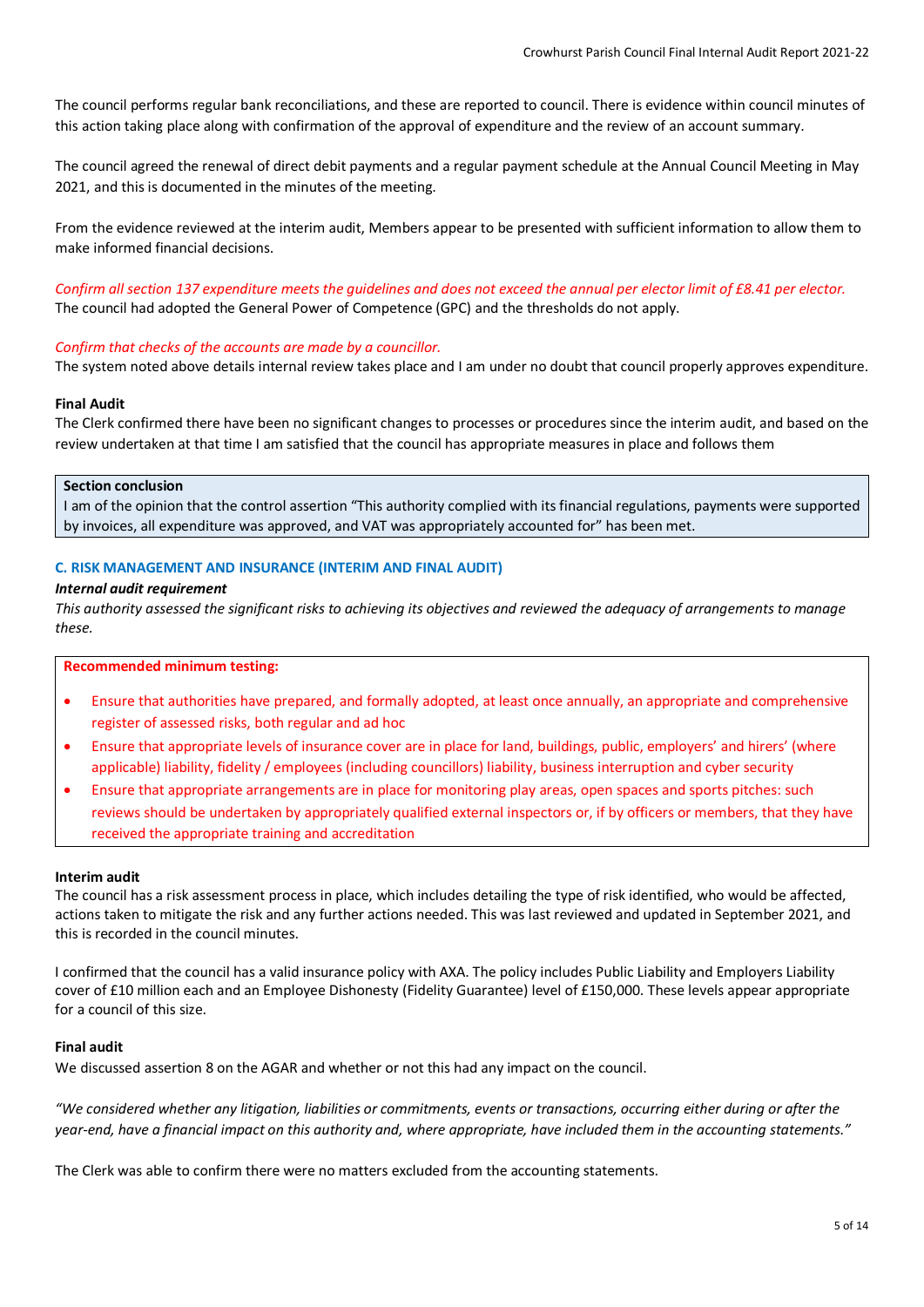## **Section conclusion**

I am of the opinion that the control objective of "This authority assessed the significant risks to achieving its objectives and reviewed the adequacy of arrangements to manage these" has been met.

### **D. BUDGET, PRECEPT AND RESERVES (INTERIM AND FINAL AUDIT)**

#### *Internal audit requirement*

*The precept or rates requirement resulted from an adequate budgetary process; progress against the budget was regularly monitored; and reserves were appropriate.*

#### **Recommended minimum testing:**

- Ensure that the full authority, not a committee, has considered, approved and adopted the annual precept in accordance with the required parent authority timetable
- Ensure that budget reports are prepared and submitted to authority / committees periodically during the year with appropriate commentary on any significant variances
- Review the budget performance either during the year or at the financial year-end seeking explanations for any significant or unanticipated variances
- Ensure that the authority has considered the establishment of specific earmarked reserves and, ideally, reviews them annually as part of the budget assessment process
- Ensure that the precept in the accounts matches the submission form to the relevant authority and the public record of precepted amounts

### **Interim audit**

The Clerk confirmed that the budget setting process for 2022/23 was due to commence shortly with council anticipating signing off the budget and precept in November 2021.

There is evidence within the minutes of council meetings that regular reviews of performance against budget are completed.

At the start of the year, the council held circa £21,500 in general reserve. Council is reminded that general guidance recommends a level of general reserve be maintained at circa six months equivalent of precept and this will be further reviewed at the year-end audit. The council also holds circa £13,000 in a number of clearly defined earmarked reserves.

### **Final audit**

The council's year-end position reports income at 104.1% of budget and expenditure is reported as 98.2% of budget. This demonstrates that the budget was accurately set and has been carefully monitored throughout the year, and this is supported by reference to the council minutes.

At year-end, the council held circa £14,864 in a number of clearly defined earmarked reserves. I noted that one of the earmarked reserves is titled 'contingency'. This effectively is part of the general reserve, and the council should consider amending this accordingly.

The council has a general reserve of £18,627 at the year-end. General guidance recommends an appropriate level of general reserve as circa six months equivalent of precept, adjusted for local conditions. The current level is higher than might be expected, although the Clerk informed me there are plans for a potential trim trail next year which may reduce the amount.

#### **Section conclusion**

I am of the opinion that the control objective of "The precept or rates requirement resulted from an adequate budgetary process; progress against the budget was regularly monitored; and reserves were appropriate" has been met.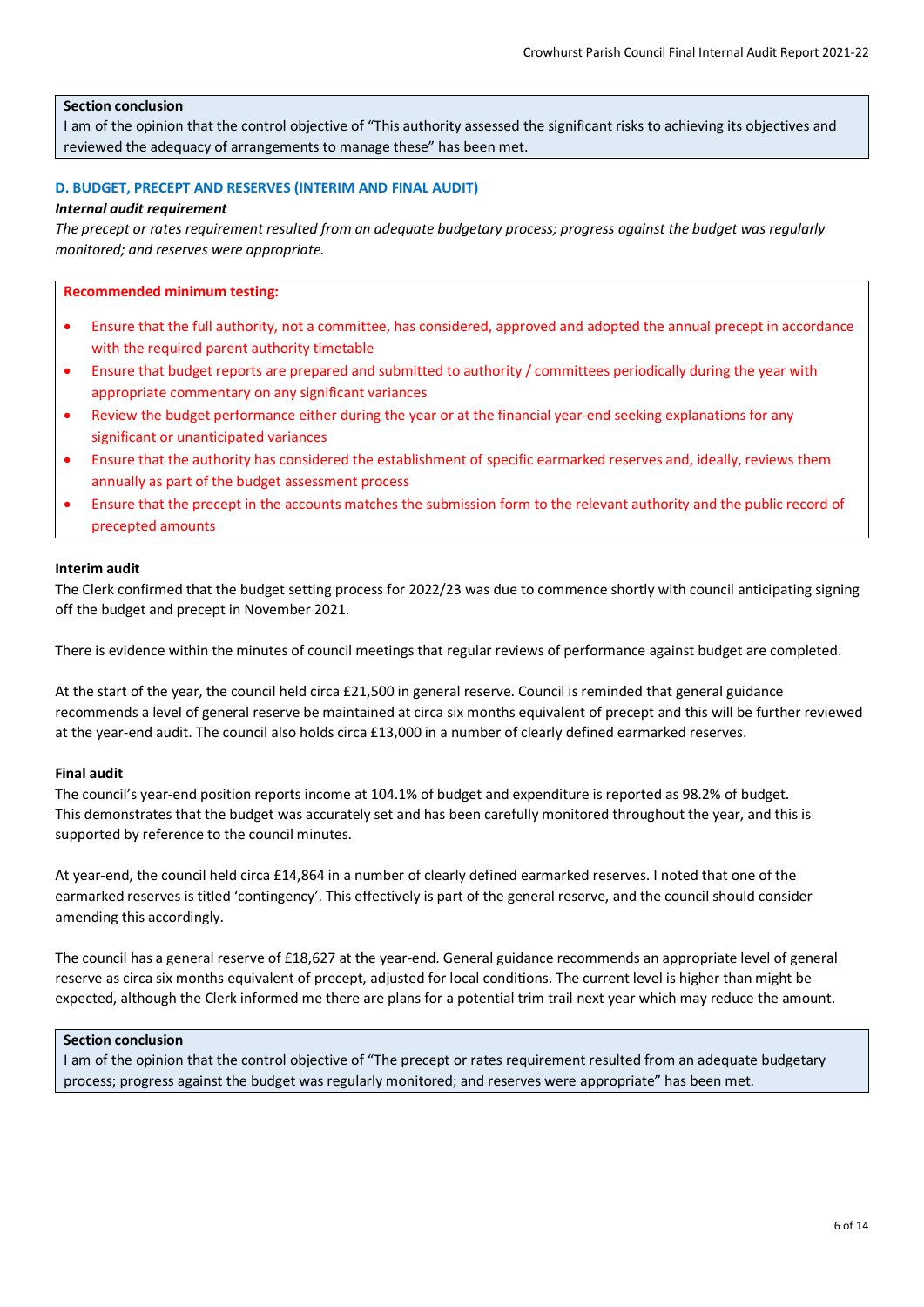## **E. INCOME (INTERIM AND FINAL AUDIT)**

### *Internal audit requirement*

*Expected income was fully received, based on correct prices, properly recorded and promptly banked; and VAT was appropriately accounted for.*

## **Recommended minimum testing:**

- Review "aged debtor" listings to ensure appropriate follow up action is in place
- Allotments: ensure that appropriate signed tenancy agreements exist, that an appropriate register of tenants is maintained identifying, that debtors are monitored.
- Burials: ensure that a formal burial register is maintained that it is up-to-date and that a sample of interments and memorials are appropriately evidenced, that fees have been charged at the correct approved rate and been recovered within a reasonable time: (Authorities should also acquire and retain copies of Burial / Cremation certificates)
- Hall hire: ensure that an effective diary system for bookings is in place identifying the hirer, hire times and ideally crossreferenced to invoices raised
- Leases: ensure that leases are reviewed in a timely manner in accordance with the terms of the lease and rents similarly reviewed appropriately at the due time
- Other variable income streams: ensure that appropriate control procedures and documentation are in existence to provide a clear audit trail through to invoicing and recovery of all such income
- Where amounts are receivable on set dates during the year, ensure that an appropriate control record is maintained duly identifying the date(s) on which income is due and actually received / banked

### **Interim audit**

The council's primary source of budgeted income is the precept, with other amounts coming from the Fishing Club, grants and bank interest. The council has no fees and charges to review.

The accounting records show income properly recorded and allocated against budget headings.

# **Section conclusion**

I am of the opinion that the control objective of "Expected income was fully received, based on correct prices, properly recorded and promptly banked; and VAT was appropriately accounted for" has been met.

## **F. PETTY CASH (INTERIM AUDIT)**

### *Internal audit requirement*

*Petty cash payments were properly supported by receipts, all petty cash expenditure was approved and VAT appropriately accounted for.*

# **Recommended minimum testing:**

- A number of authorities are now running down and closing their petty cash accounts and using debit / credit cards for ad hoc purchases. Consequently, a "not applicable" response is frequently required in this area.
- Review the systems in place for controlling any petty cash and cash floats (used for bar, catering, etc.)
- Check a sample of transactions during the financial year to ensure appropriate supporting documentation is held
- Review the existence of evidenced periodic independent verification of the petty cash and any other cash floats held
- Ensure that VAT is identified wherever incurred and appropriate
- Physically check the petty cash and other cash floats held
- Where bar or catering facilities are in place, ensure that appropriate cashing-up procedures are in place reconciling the physical cash takings to the till "Z" total readings

## **Interim audit**

The council has no petty cash.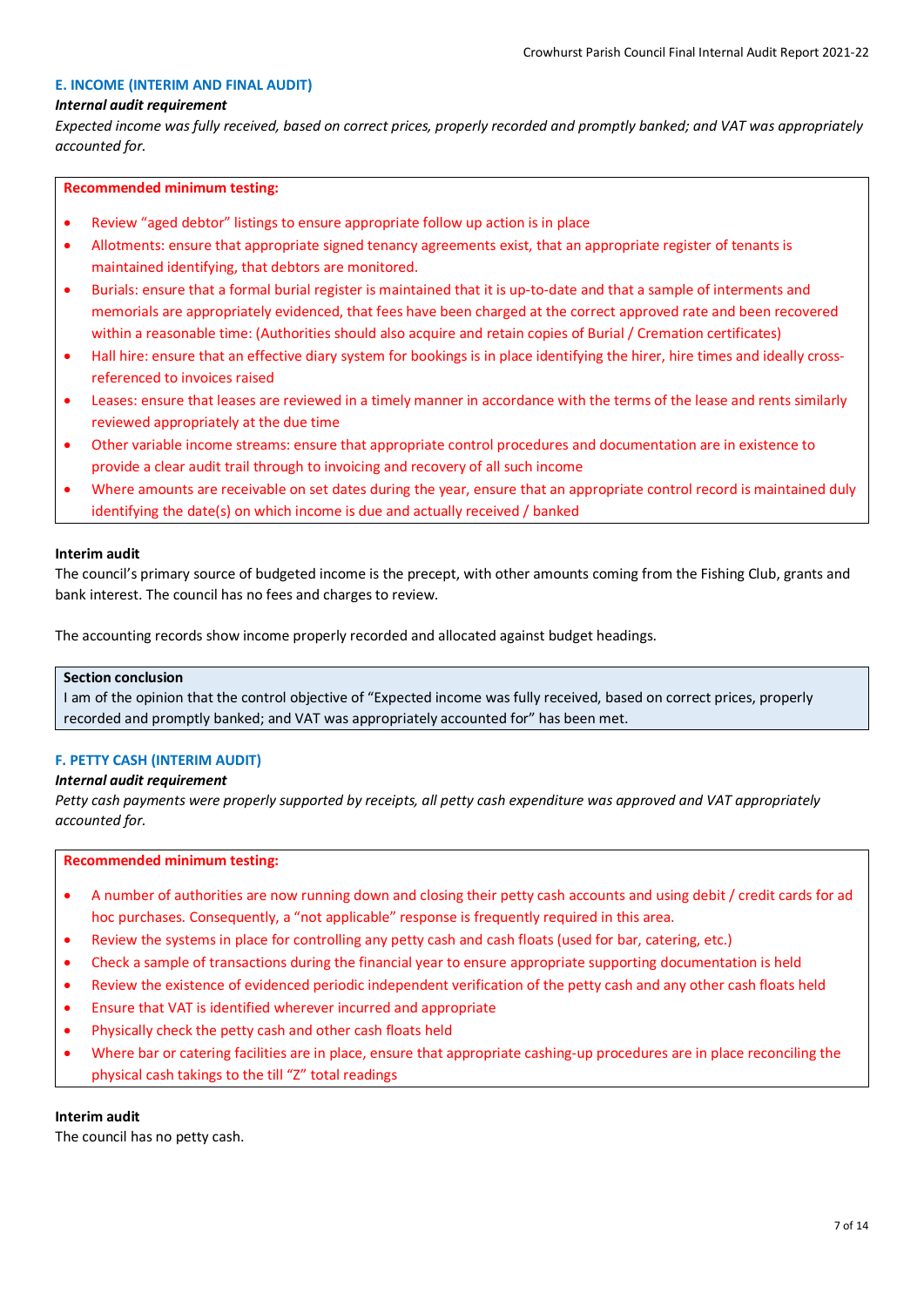### **Section conclusion**

I am of the opinion the control objective of "Petty cash payments were properly supported by receipts, all petty cash expenditure was approved, and VAT appropriately accounted for" is not applicable as the council has no petty cash.

### **G. PAYROLL (INTERIM AND FINAL AUDIT)**

### *Internal audit requirement*

*Salaries to employees and allowances to members were paid in accordance with this authority's approvals, and PAYE and NI requirements were properly applied.*

### **Recommended minimum testing:**

- Ensure that, for all staff, a formal employment contract is in place together with a confirmatory letter setting out any changes to the contract
- Ensure that appropriate procedures are in place for the payment of members allowances and deduction of any tax liability
- Ensure that, for a sample of staff salaries, gross pay due is calculated in accordance with the approved spinal point on the NJC scale or hourly rate, if off-scale, and with the contracted hours
- Ensure that appropriate tax codes are being applied to each employee
- Where free or paid for software is used, ensure that it is up to date.
- For the test sample of employees, ensure that tax is calculated appropriately
- Check the correct treatment of pension contributions to either the Local Government pension scheme (non taxable, deducted from the gross salary or DC schemes like NEST which already allow for tax deductions)
- For NI, ensure that the correct deduction and employer's contributions are applied: NB. The employers' allowance is not available to councils but may be used by other authorities
- Ensure that the correct employers' pension percentage contribution is being applied
- Ensure that for the test sample, the correct net pay is paid to the employee with tax, NI and pension contributions correctly paid to the respective agencies

#### **Interim audit**

The council uses HMRC Online PAYE tools to process payroll in house. I reviewed the payslips provided for review at the interim audit and the PAYE, NI and Pension deductions appear correct. The council is up to date with its payments to HMRC.

The Clerk is the only employee and has a signed contract of employment, based on the NALC model. There are no councillor allowances.

#### **Final Audit**

I was able to confirm that the amount entered in box 4 on the AGAR correctly reflects only allowable staff costs.

#### **Section conclusion**

I am of the opinion that salaries are correctly stated on the AGAR and that the control object of "Salaries to employees and allowances to members were paid in accordance with this authority's approvals, and PAYE and NI requirements were properly applied" has been met.

## **H. ASSETS AND INVESTMENTS (INTERIM AND FINAL AUDIT)**

## *Internal audit requirement*

*Asset and investments registers were complete and accurate and properly maintained.*

#### **Recommended minimum testing:**

### *Tangible fixed assets*

- Ensure that the authority is maintaining a formal asset register and updating it routinely to record new assets at historic cost price, net of VAT and removing any disposed of / no longer serviceable assets
- Physically verifying the existence and condition of high value, high risk assets may be appropriate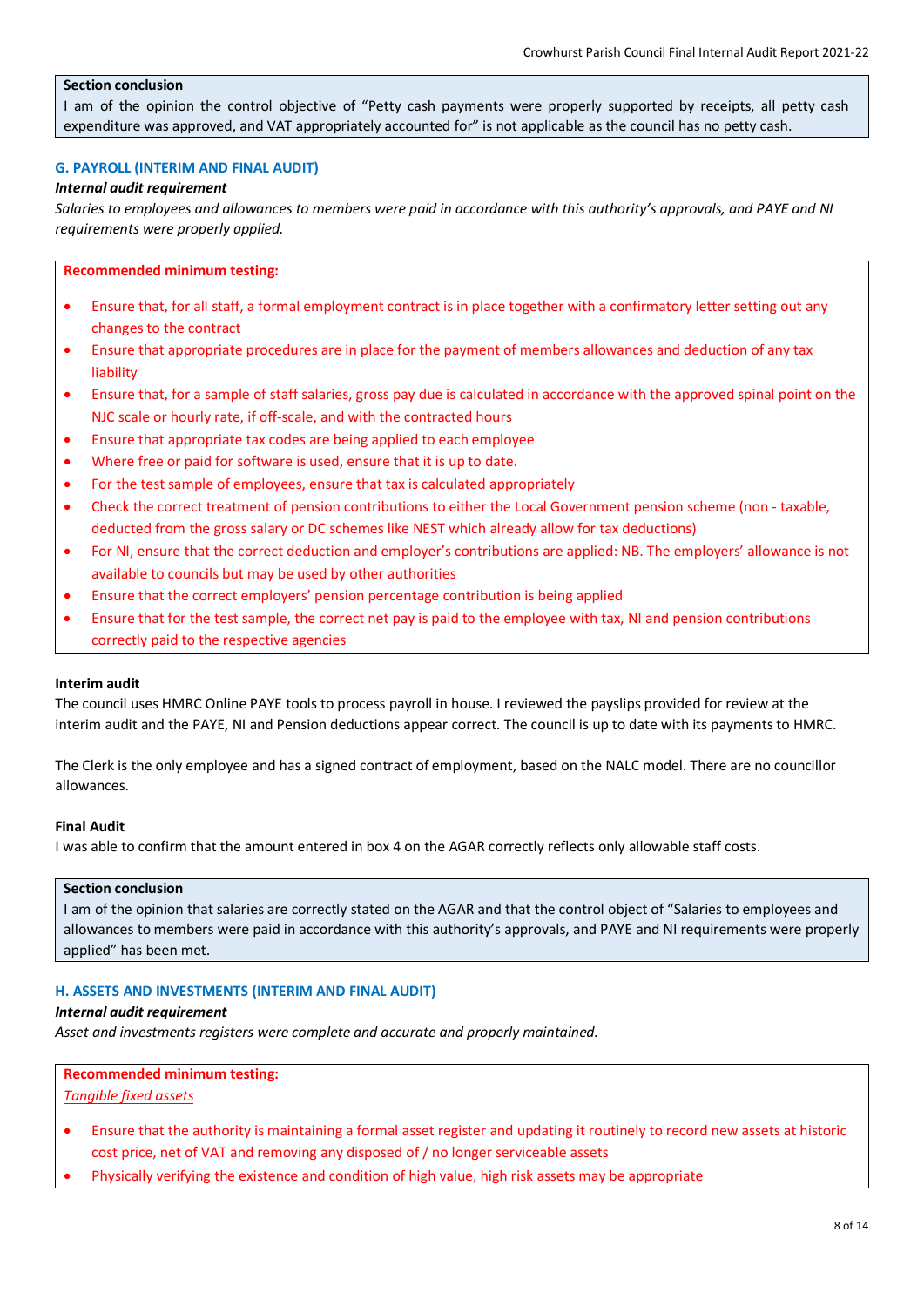- Ideally, the register should identify for each asset the purchase cost and, if practicable, the replacement / insured cost, the latter being updated annually and used to assist in forward planning for asset replacement
- Additions and disposals records should allow tracking from the prior year to the current
- Ensure that the asset value to be reported in the AGAR at Section 2, Box 9 equates to the prior year reported value, adjusted for the nominal value of any new acquisitions and /or disposals
- Compare the asset register with the insurance schedule to ensure that all assets as recorded are appropriately insured or "self-insured" by the authority

### *Fixed asset investments*

• Ensure that all long-term investments (i.e., those for more than 12-month terms) are covered by the "Investment Strategy" and reported as Assets in the AGAR at Section 2, Box 9.

## *Borrowing and lending*

- Ensure that the authority has sought and obtained appropriate DMO approval for all loans acquired
- Ensured that the authority has accounted for the loan appropriately (i.e., recorded the full value of the loan. Any arrangement fee should be regarded as an admin expense) in the year of receipt
- Ensure that the combined principal loan repayment and interest for the year is correctly recorded in the AGAR at Section 2 Box 5
- Ensure that the outstanding loan liability as of 31st March each year is correctly recorded in the AGAR at Section 2, Box 10 (value should be verified via the DMO website)
- Where the authority has issued loans to local bodies, they should ideally seek signed indemnities from the recipient body, or their members, agreeing to underwrite the loan debt

### **Interim audit**

The council's assets are accurately recorded on a simple asset register, which includes the value and insurance values. This is adequate for a council with limited assets.

### **Final Audit**

The asset register total was checked and found to match that entered on the AGAR for 2021-22. There have been no additions or disposals during the year.

I confirmed the council has no PWLB borrowing.

#### **Section conclusion**

I am of the opinion that the control objective of "Asset and investments registers were complete and accurate and properly maintained" has been met.

## **I. BANK AND CASH (INTERIM AND FINAL AUDIT)**

#### *Internal audit requirement*

*Periodic and year-end bank account reconciliations were properly carried out.*

## **Recommended minimum testing:**

- Ensure that bank reconciliations are prepared routinely, are subject to independent scrutiny and sign-off by members
- Verify the accuracy of the year-end bank reconciliation detail and ensure accurate disclosure of the combined cash and bank balances in the AGAR, Section 2, Box 8
- Where the authority has bank balances in excess of £100,000 it has an appropriate investment strategy

#### **Interim audit**

Bank reconciliations are reviewed at council meetings, and this is evidence in the minutes. I reviewed the reconciliations and associated bank statements provided for interim audit. I found no errors and was able to reconcile the balances.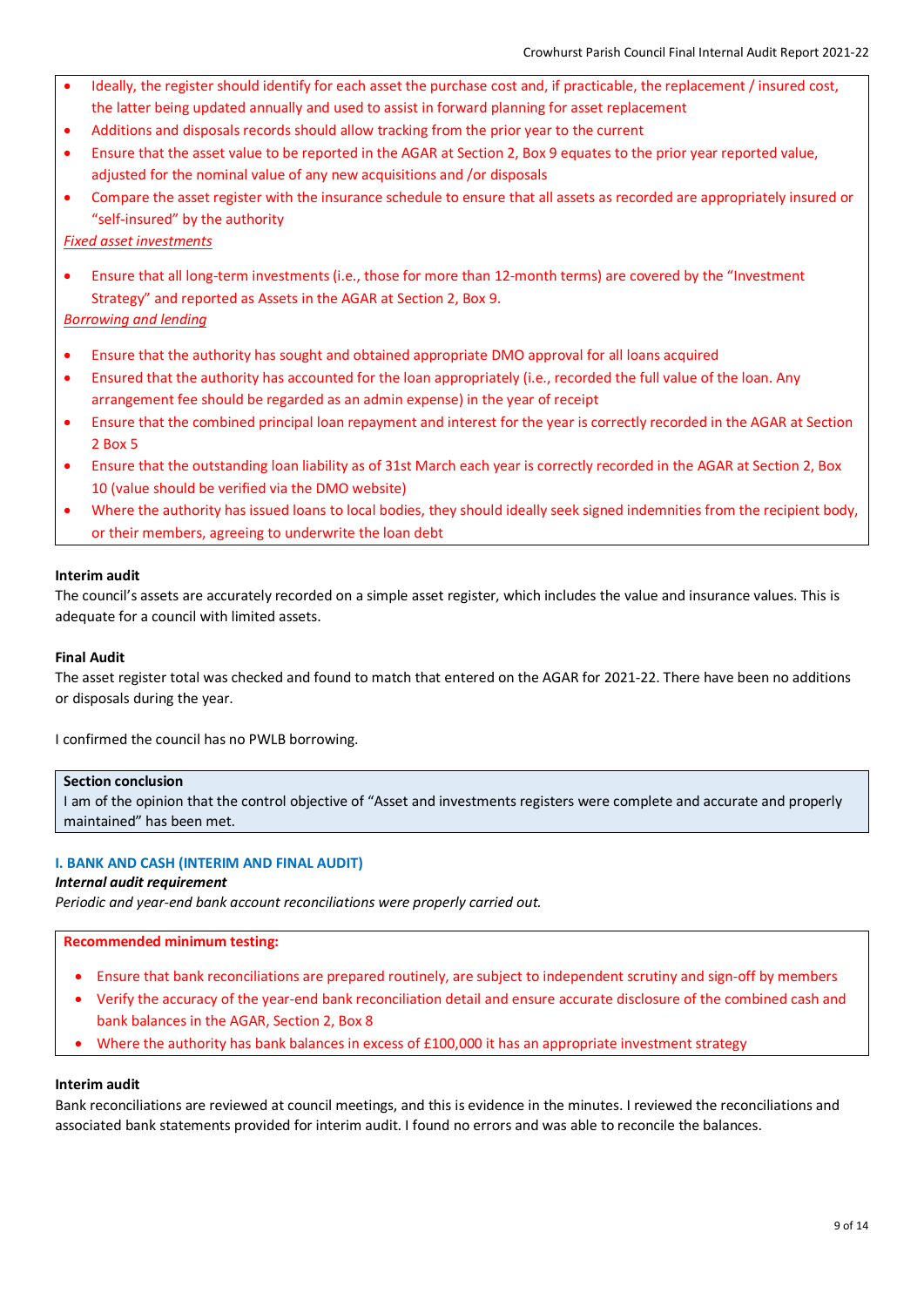# **Final Audit**

At the year-end the council had a reconciled bank position across all its accounts. There were two outstanding entries at the year-end totalling £249.66 and I was able to confirm the balances to the original bank statements.

## **Section conclusion**

I am of the opinion that bank and cash balances are properly shown on the AGAR and that the control objective of "Periodic and year-end bank account reconciliations were properly carried out" has been met.

## **J. YEAR END ACCOUNTS (FINAL AUDIT)**

## *Internal audit requirement*

*Accounting statements prepared during the year were prepared on the correct accounting basis (receipts and payments or income and expenditure), agreed to the cash book, supported by an adequate audit trail from underlying records and where appropriate debtors and creditors were properly recorded.*

**Recommended minimum testing:**

- Ensure that, where annual turnover exceeds £200,000, appropriate records are maintained throughout the year on an Income and Expenditure basis to facilitate budget reporting in that vein
- Ensure that appropriate accounting arrangements are in place to account for debtors and creditors during the year and at the financial year-end

## **Final Audit**

## **Section 1 – Annual Governance Statement**

|                | <b>Annual Governance Statement</b>            | 'Yes' means that this authority        | Suggested response based       |
|----------------|-----------------------------------------------|----------------------------------------|--------------------------------|
|                |                                               |                                        | on evidence                    |
| 1              | We have put in place arrangements for         | prepared its accounting statements in  | YES-accounts follow latest     |
|                | effective financial management during the     | accordance with the Accounts and       | <b>Accounts and Audit</b>      |
|                | year, and for the preparation of the          | <b>Audit Regulations.</b>              | Regulations and                |
|                | accounting statements.                        |                                        | practitioners guide            |
|                |                                               |                                        | recommendations.               |
| $\overline{2}$ | We maintained an adequate system of           | made proper arrangements and           | $YES - there$ is regular       |
|                | internal control including measures           | accepted responsibility for            | reporting of financial         |
|                | designed to prevent and detect fraud and      | safeguarding the public money and      | transactions and accounting    |
|                | corruption and reviewed its effectiveness.    | resources in its charge.               | summaries, offering the        |
|                |                                               |                                        | opportunity for scrutiny.      |
| 3              | We took all reasonable steps to assure        | has only done what it has the legal    | $YES - the Clerk is$           |
|                | ourselves that there are no matters of        | power to do and has complied with      | experienced and advises        |
|                | actual or potential non-compliance with       | Proper Practices in doing so.          | the council in respect of its  |
|                | laws, regulations and Proper Practices that   |                                        | legal powers.                  |
|                | could have a significant financial effect on  |                                        |                                |
|                | the ability of this authority to conduct its  |                                        |                                |
|                | business or manage its finances.              |                                        |                                |
| 4              | We provided proper opportunity during         | during the year gave all persons       | $YES - the requirements$ and   |
|                | the year for the exercise of electors' rights | interested the opportunity to inspect  | timescales for 2020/21         |
|                | in accordance with the requirements of        | and ask questions about this           | year-end were followed.        |
|                | the Accounts and Audit Regulations.           | authority's accounts.                  |                                |
| 5.             | We carried out an assessment of the risks     | considered and documented the          | $YES - the council has a risk$ |
|                | facing this authority and took appropriate    | financial and other risks it faces and | management scheme and          |
|                | steps to manage those risks, including the    | dealt with them properly.              | appropriate external           |
|                | introduction of internal controls and/or      |                                        | insurance.                     |
|                | external insurance cover where required.      |                                        |                                |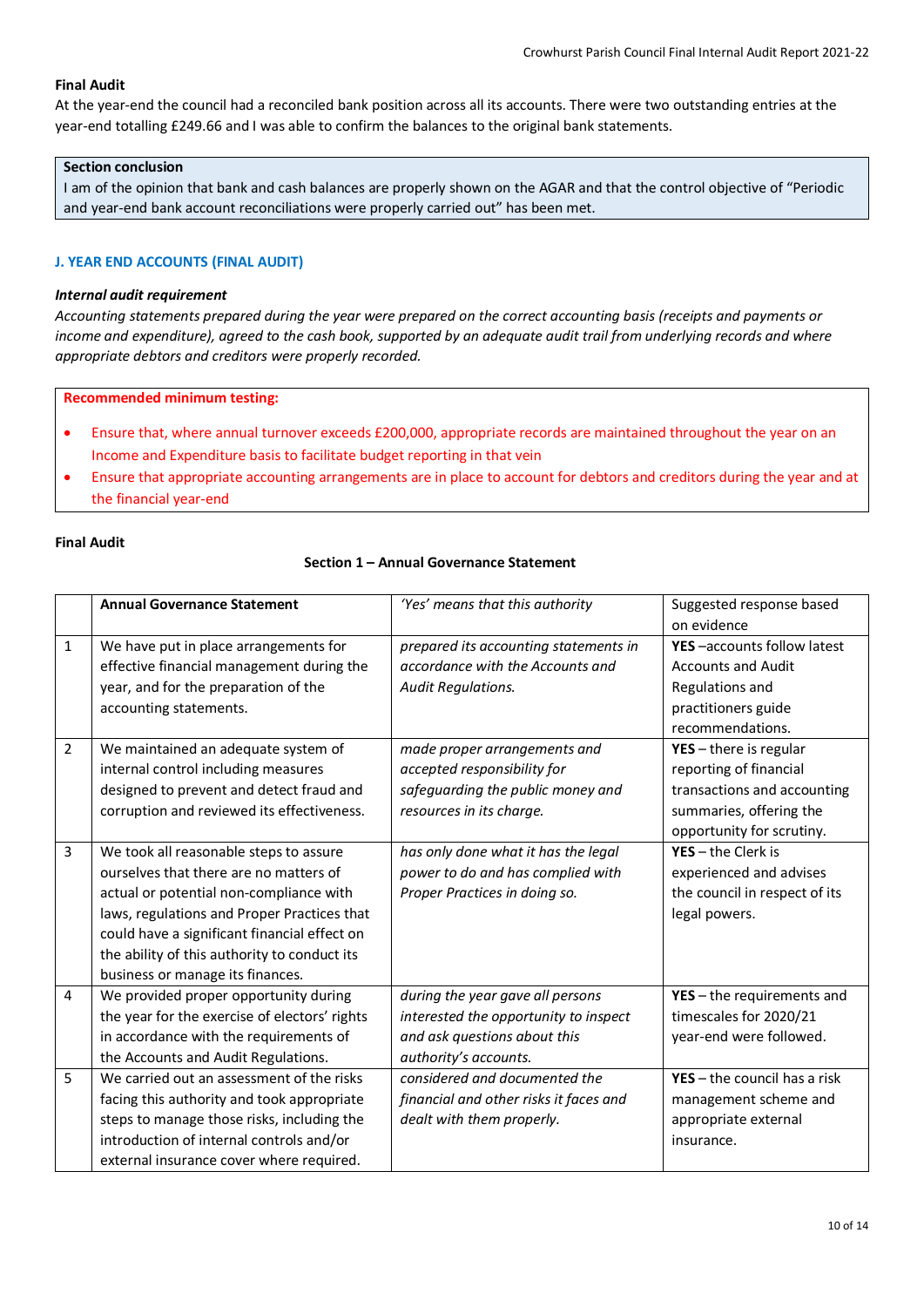| 6              | We maintained throughout the year an<br>adequate and effective system of internal<br>audit of the accounting records and<br>control systems.                                                                                                                                  | arranged for a competent person,<br>independent of the financial controls<br>and procedures, to give an objective<br>view on whether internal controls<br>meet the needs of this smaller<br>authority. | $YES - the council has$<br>appointed an independent<br>and competent internal<br>auditor.  |
|----------------|-------------------------------------------------------------------------------------------------------------------------------------------------------------------------------------------------------------------------------------------------------------------------------|--------------------------------------------------------------------------------------------------------------------------------------------------------------------------------------------------------|--------------------------------------------------------------------------------------------|
| $\overline{7}$ | We took appropriate action on all matters<br>raised in reports from internal and<br>external audit.                                                                                                                                                                           | responded to matters brought to its<br>attention by internal and external<br>audit.                                                                                                                    | $YES - the council takes$<br>action on<br>recommendations within<br>internal audit reports |
| 8              | We considered whether any litigation,<br>liabilities or commitments, events or<br>transactions, occurring either during or<br>after the year-end, have a financial impact<br>on this authority and. Where appropriate,<br>have included them in the accounting<br>statements. | disclosed everything it should have<br>about its business activity during the<br>year including events taking place<br>after the year end if relevant.                                                 | $YES - no$ matters were<br>raised during the internal<br>audit visits.                     |
| 9              | Trust funds including charitable - In our<br>capacity as the sole managing trustee we<br>discharged our accountability<br>responsibilities for the fund(s)/asset(s),<br>including financial reporting and, if<br>required, independent examination or<br>audit.               | has met all of its responsibilities<br>where, as a body corporate, it is a sole<br>managing trustee of a local trust or<br>trusts.                                                                     | $N/A$ – the council has no<br>trusts.                                                      |

# **Section 2 – Accounting Statements**

At the time of the year-end audit, the AGAR figures presented for checking were as below:

| <b>AGAR Box Number</b> |                             | 2020/21    | 2021/22   | <b>Auditor Notes</b>                             |
|------------------------|-----------------------------|------------|-----------|--------------------------------------------------|
| 1                      | Balances brought forward    | 23,248     | 34,339    | Correctly carried over from box 7 2020/21        |
| $\overline{2}$         | Precept or rates and levies | 15,600     | 15,600    | Confirmed against precept amount received        |
| 3                      | Total other receipts        | 7,218      | 2,675     | Confirmed against accounting records             |
| 4                      | Staff costs                 | 7,592      | 7,828     | Confirmed against accounting records             |
| 5                      | Loan interest/capital       | 0          | 0         | Council has no borrowing                         |
|                        | repayments                  |            |           |                                                  |
| 6                      | All other payments          | 4,135      | 11,295    | Confirmed against accounting records             |
| 7                      | Balances carried forward    | 34,339     | 33,491    | Total correctly equals $(1+2+3) - (4+5+6)$       |
| 8                      | Total value of cash and     | 34,339     | 33,491    | Confirmed against accounting records and account |
|                        | short-term investments      |            |           | balances                                         |
| 9                      | Total fixed assets plus     | 6,485      | 33,491    | Verified against asset register                  |
|                        | long-term investments and   |            |           |                                                  |
|                        | assets                      |            |           |                                                  |
| 10                     | Total borrowings            | 0          | $\Omega$  | Council has no borrowing                         |
| 11                     | Disclosure note re Trust    | <b>YES</b> | <b>NO</b> | N/a as the council has no trusts                 |
|                        | Funds (including            |            |           |                                                  |
|                        | charitable)                 |            |           |                                                  |

The year-end accounts have been correctly prepared on the receipts and payments basis with no need for the box 7 & 8 reconciliation.

The AGAR correctly casts and cross casts and the comparatives have been correctly copied over from the previous year's AGAR.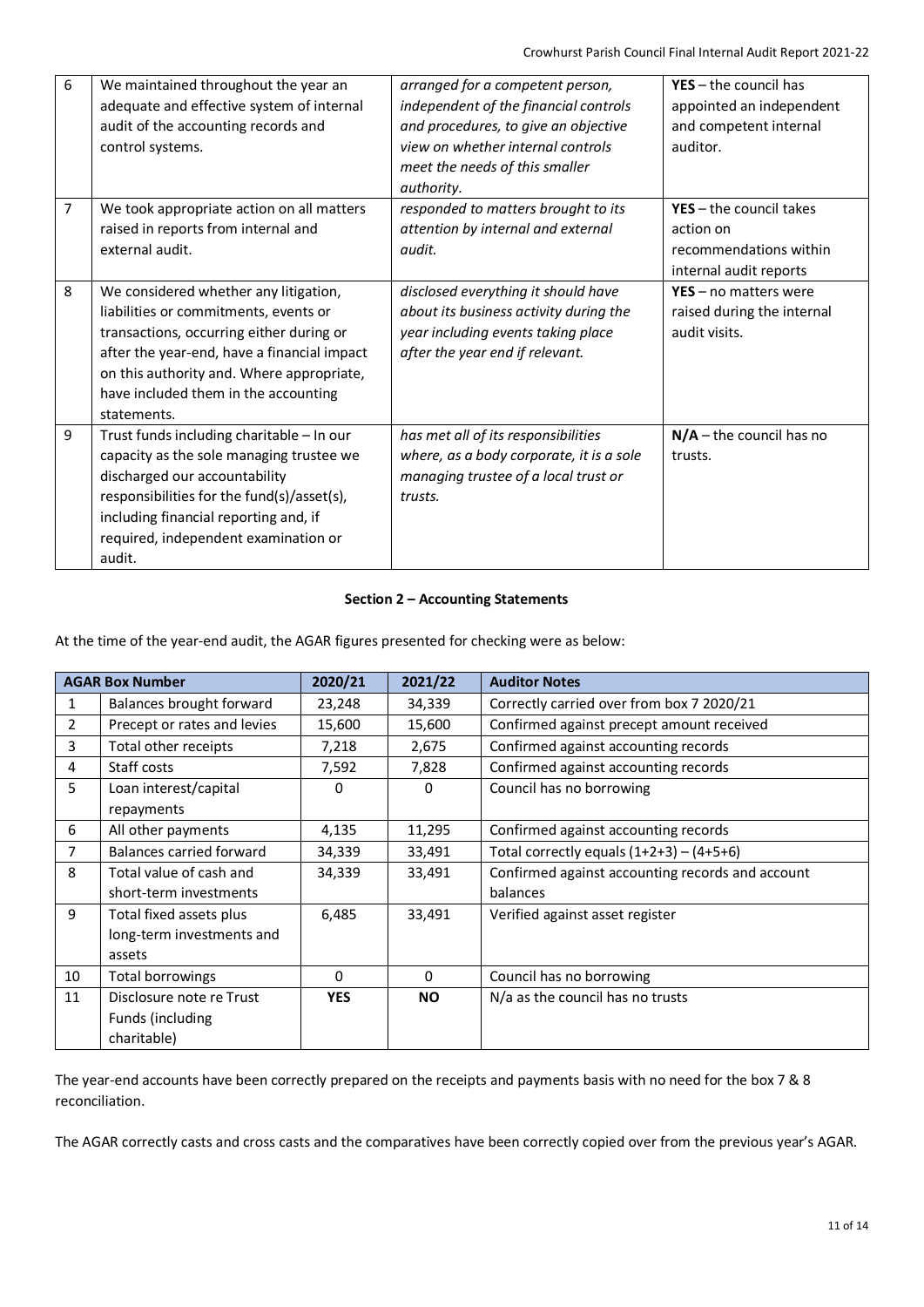The explanation of variances has been completed although this is not required to be submitted to the external auditor as the council is declaring itself exempt as its income and expenditure are under the £25,000 threshold.

### **Section conclusion**

I am of the opinion that the control assertion "Accounting statements prepared during the year were prepared on the correct accounting basis (receipts and payments or income and expenditure), agreed to the cash book, supported by an adequate audit trail from underlying records and where appropriate debtors and creditors were properly recorded" has been met.

# **K. LIMITED ASSURANCE REVIEW (FINAL AUDIT)**

### *Internal audit requirement*

*IF the authority certified itself as exempt from a limited assurance review in 2019/20, it met the exemption criteria and correctly declared itself exempt. (If the authority had a limited assurance review of its 2019/20 AGAR tick "not covered")*

**Recommended minimum testing:**

- The correct exemption certificate was prepared and minuted in accordance with the statutory submission deadline
- That it has been published, together with all required information on the Authority's website and noticeboard

#### **Section conclusion**

I am of the opinion that the control assertion of "If the authority certified itself as exempt from a limited assurance review in 2020/21, it met the exemption criteria and correctly declared itself exempt" has been met

## **L: TRANSPARENCY (INTERIM AUDIT)**

## *Internal audit requirement*

*If the authority has an annual turnover not exceeding £25,000, it publishes information on a website / webpage up to date at the time of the internal audit in accordance with the Transparency Code for Smaller Authorities*

#### **Recommended minimum testing:**

- This test applies only to those councils covered by the £25,000 External Audit exemption
- Internal auditors should review the authority's website ensuring that all required documentation is published in accordance with the Transparency Code for Smaller Authorities

#### **Interim audit**

As the council has an annual turnover not exceeding £25,000, it is required to publish the required information in accordance with the Transparency Code for Smaller Authorities.

A review of the council website www.crowhurstonline.uk shows the following:

**Expenditure over £100** – expenditure items are included within the minutes of meetings. Publishing these as a separate list would make it easier to find the information, but the requirement has been met.

**End of year accounts** – there is an accounts tab on the website showing this information published for the previous five years, with space to publish this year's information once approved by council.

**Annual Governance Statement** – this has also been published for previous years on the accounts tab, with space to publish this year's information once approved by council.

**Internal Audit Report** – the internal audit reports for previous years are on the accounts tab, along with the interim report for 2020/21, with space to publish this year's information once approved by council.

**Councillor responsibilities** – details of councillors are published on the councillor tab on the website.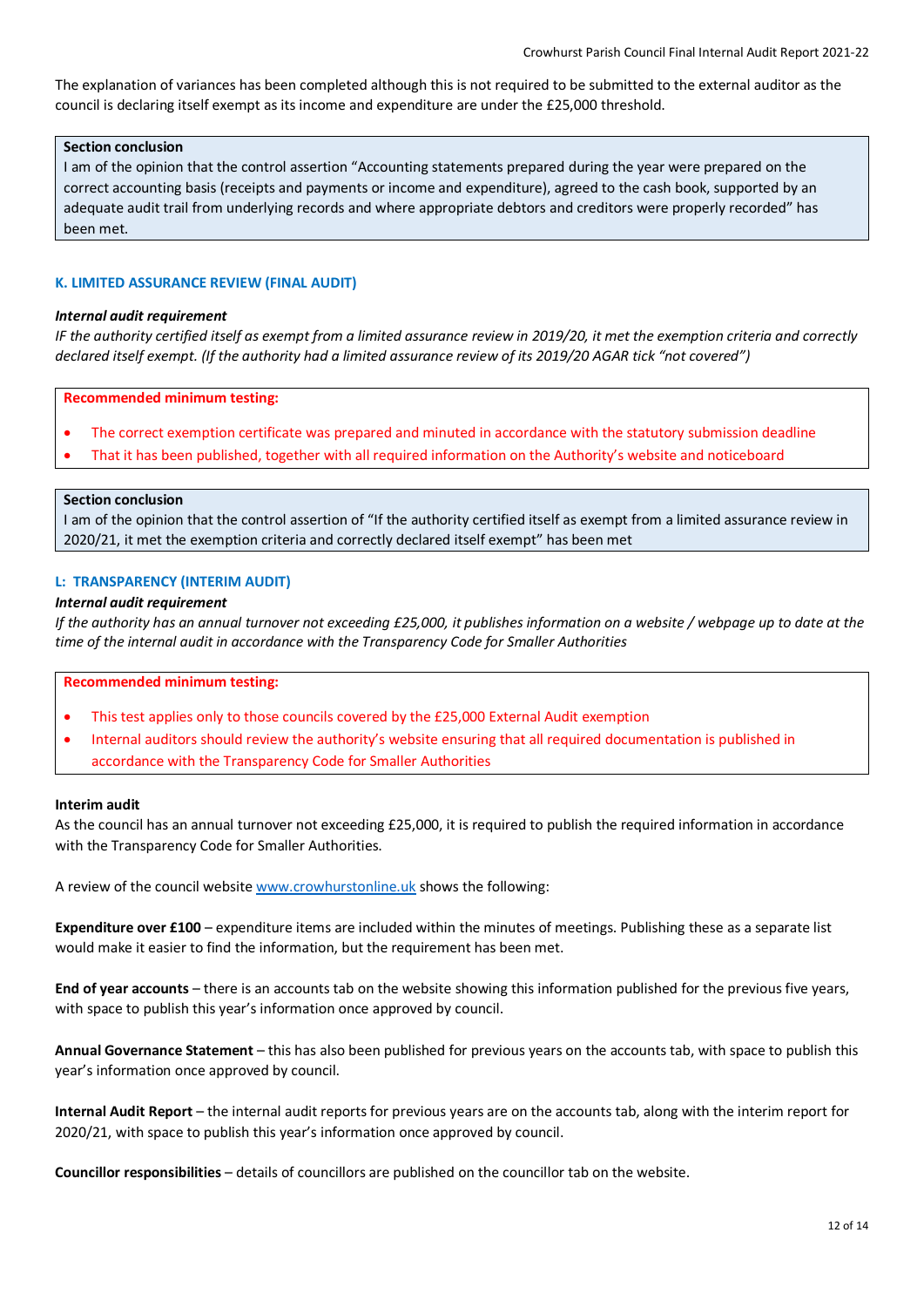**Details of public land and buildings** – the asset list has been published for the previous five years on the accounts tab, with space to publish this year's information once approved by council.

**Minutes, agendas and meeting papers of formal meetings** – these are published on the meetings tab, with links to agendas, minutes and additional documents for each meeting.

## **Section conclusion**

I am of the opinion that the control assertion of "If the authority has an annual turnover not exceeding £25,000, it publishes information on a website/ webpage up to date at the time of the internal audit in accordance with the Transparency code for smaller authorities" has been met.

## **M: EXERCISE OF PUBLIC RIGHTS - INSPECTION OF ACCOUNTS (FINAL AUDIT)**

### *Internal audit requirement*

*The authority has demonstrated that during summer 2021 it correctly provided for the exercise of public rights as required by the Accounts and Audit Regulations*.

### **Recommended minimum testing:**

- Internal auditors should acquire / examine a copy of the required "Public Notice" ensuring that it clearly identifies the statutory 30 working day period when the authority's records are available for public inspection.
- Internal auditors may also check whether councils have minuted the relevant dates at the same time as approving the AGAR

### **Final Audit**

| Inspection - key dates           | 2020/21 Actual | 2021/22 Proposed |
|----------------------------------|----------------|------------------|
| Date inspection notice issued    | 10 May 2021    | 23 May 2022      |
| Inspection period begins         | 14 June 2021   | 13 June 2022     |
| Inspection period ends           | 23 July 2021   | 22 July 2022     |
| Correct length (30 working days) | Yes            | Yes              |
| Common period included (first    | Yes            | Yes              |
| 10 working days of July)         |                |                  |

I am satisfied the requirements of this control objective were met for 2020/21, and assertion 4 on the Annual Governance Statement can therefore be signed off by the council. I have confirmed that the proposed timescales for 2021/22 are within the requirements of this control objective.

#### **Section conclusion**

I am of the opinion that the control assertion "the authority has demonstrated that during summer 2021 it correctly provided for the exercise of public rights as required by the Accounts and Audit Regulations" has been met.

## **N: PUBLICATION REQUIREMENTS (INTERIM AUDIT)**

#### *Internal audit requirement*

*The authority has complied with the publication requirements for 2020/21. Under the Accounts and Audit Regulations 2015, authorities must publish the following information on the authority website / webpage.*

**Recommended minimum testing:**

- Internal auditors should acquire / examine a copy of the required "Public Notice" ensuring that it clearly identifies the statutory 30 working day period when the authority's records are available for public inspection.
- Internal auditors may also check whether councils have minuted the relevant dates at the same time as approving the AGAR